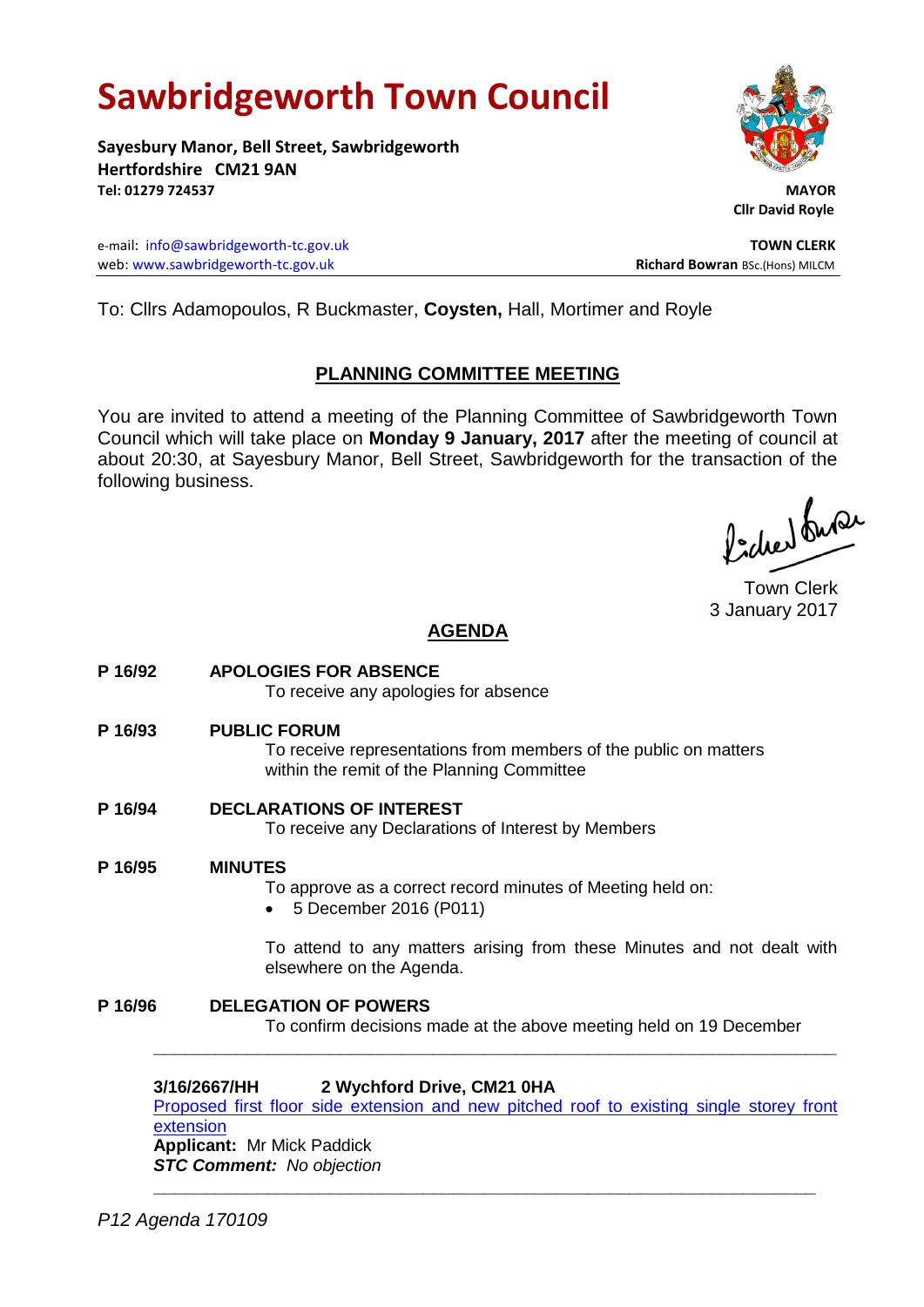### **3/16/2672/HH 207 West Road, CM21 0BP** [Single storey rear and side extension](https://publicaccess.eastherts.gov.uk/online-applications/applicationDetails.do?activeTab=summary&keyVal=OHG876GL00X00) **Applicant:** Mr R Eaton *STC Comment: No objection*

#### **3/16/2705/HH 89 White Post Field, CM21 0BY**

[Proposed two storey side extension](https://publicaccess.eastherts.gov.uk/online-applications/applicationDetails.do?activeTab=summary&keyVal=OHKFADGLMFP00) **Applicant:** Ms Jamie Dorling *STC Comment: No objection*

#### **3/16/2717/HH 1 Crofters, CM21 0DE**

[Two storey side and single storey front extensions. Removal of carport](https://publicaccess.eastherts.gov.uk/online-applications/applicationDetails.do?activeTab=summary&keyVal=OHRIQGGLMGM00) **Applicant:** Mr R Nunn *STC Comment: No objection*

**\_\_\_\_\_\_\_\_\_\_\_\_\_\_\_\_\_\_\_\_\_\_\_\_\_\_\_\_\_\_\_\_\_\_\_\_\_\_\_\_\_\_\_\_\_\_\_\_\_\_\_\_\_\_\_\_\_\_\_\_\_\_\_\_\_\_**

**\_\_\_\_\_\_\_\_\_\_\_\_\_\_\_\_\_\_\_\_\_\_\_\_\_\_\_\_\_\_\_\_\_\_\_\_\_\_\_\_\_\_\_\_\_\_\_\_\_\_\_\_\_\_\_\_\_\_\_\_\_\_\_\_\_\_**

**\_\_\_\_\_\_\_\_\_\_\_\_\_\_\_\_\_\_\_\_\_\_\_\_\_\_\_\_\_\_\_\_\_\_\_\_\_\_\_\_\_\_\_\_\_\_\_\_\_\_\_\_\_\_\_\_\_\_\_\_\_\_\_\_\_\_**

**\_\_\_\_\_\_\_\_\_\_\_\_\_\_\_\_\_\_\_\_\_\_\_\_\_\_\_\_\_\_\_\_\_\_\_\_\_\_\_\_\_\_\_\_\_\_\_\_\_\_\_\_\_\_\_\_\_\_\_\_\_\_\_\_\_\_**

**\_\_\_\_\_\_\_\_\_\_\_\_\_\_\_\_\_\_\_\_\_\_\_\_\_\_\_\_\_\_\_\_\_\_\_\_\_\_\_\_\_\_\_\_\_\_\_\_\_\_\_\_\_\_\_\_\_\_\_\_\_\_\_\_\_\_**

# **3/16/2734/HH 5 Atherton End, CM21 0BS**

[Proposed second storey side extension to existing dwelling](https://publicaccess.eastherts.gov.uk/online-applications/simpleSearchResults.do?action=firstPage) **Applicant:** Mr & Mrs Smith *STC Comment***:** *No objection*

# **P 16/97 PLANNING APPLICATIONS RECEIVED FROM EHDC**

To consider Planning Applications received from EHDC since the last meeting of the Planning Committee

#### **3/16/2819/HH 19 Knight Street, CM21 9AT (3/16/2820/LBC)**

[Demolition of existing 1.5 storey extension to the South side and glazed rear extension.](https://publicaccess.eastherts.gov.uk/online-applications/search.do?action=simple&searchType=Application)  [Construction of two storey and single storey side extension and orangery style single](https://publicaccess.eastherts.gov.uk/online-applications/search.do?action=simple&searchType=Application)  [storey rear extension](https://publicaccess.eastherts.gov.uk/online-applications/search.do?action=simple&searchType=Application) **Applicant:** Mr & Mrs Clement

**\_\_\_\_\_\_\_\_\_\_\_\_\_\_\_\_\_\_\_\_\_\_\_\_\_\_\_\_\_\_\_\_\_\_\_\_\_\_\_\_\_\_\_\_\_\_\_\_\_\_\_\_\_\_\_\_\_\_\_\_\_\_\_\_\_\_**

**\_\_\_\_\_\_\_\_\_\_\_\_\_\_\_\_\_\_\_\_\_\_\_\_\_\_\_\_\_\_\_\_\_\_\_\_\_\_\_\_\_\_\_\_\_\_\_\_\_\_\_\_\_\_\_\_\_\_\_\_\_\_\_\_\_\_**

# **3/16/2846/HH 11 Wychford Drive, CM21 0HA**

[Part replacement of existing brick boundary wall and concrete posts and close boarded](https://publicaccess.eastherts.gov.uk/online-applications/simpleSearchResults.do?action=firstPage)  [fencing](https://publicaccess.eastherts.gov.uk/online-applications/simpleSearchResults.do?action=firstPage)

**Applicant:** Mr & Mrs Pearman **\_\_\_\_\_\_\_\_\_\_\_\_\_\_\_\_\_\_\_\_\_\_\_\_\_\_\_\_\_\_\_\_\_\_\_\_\_\_\_\_\_\_\_\_\_\_\_\_\_\_\_\_\_\_\_\_\_\_\_\_\_\_\_\_\_\_**

### **P 16/98 LATE PLANNING APPLICATIONS** To deal with Planning Applications received from EHDC following the Publication of this Agenda and received before 6 January 2017